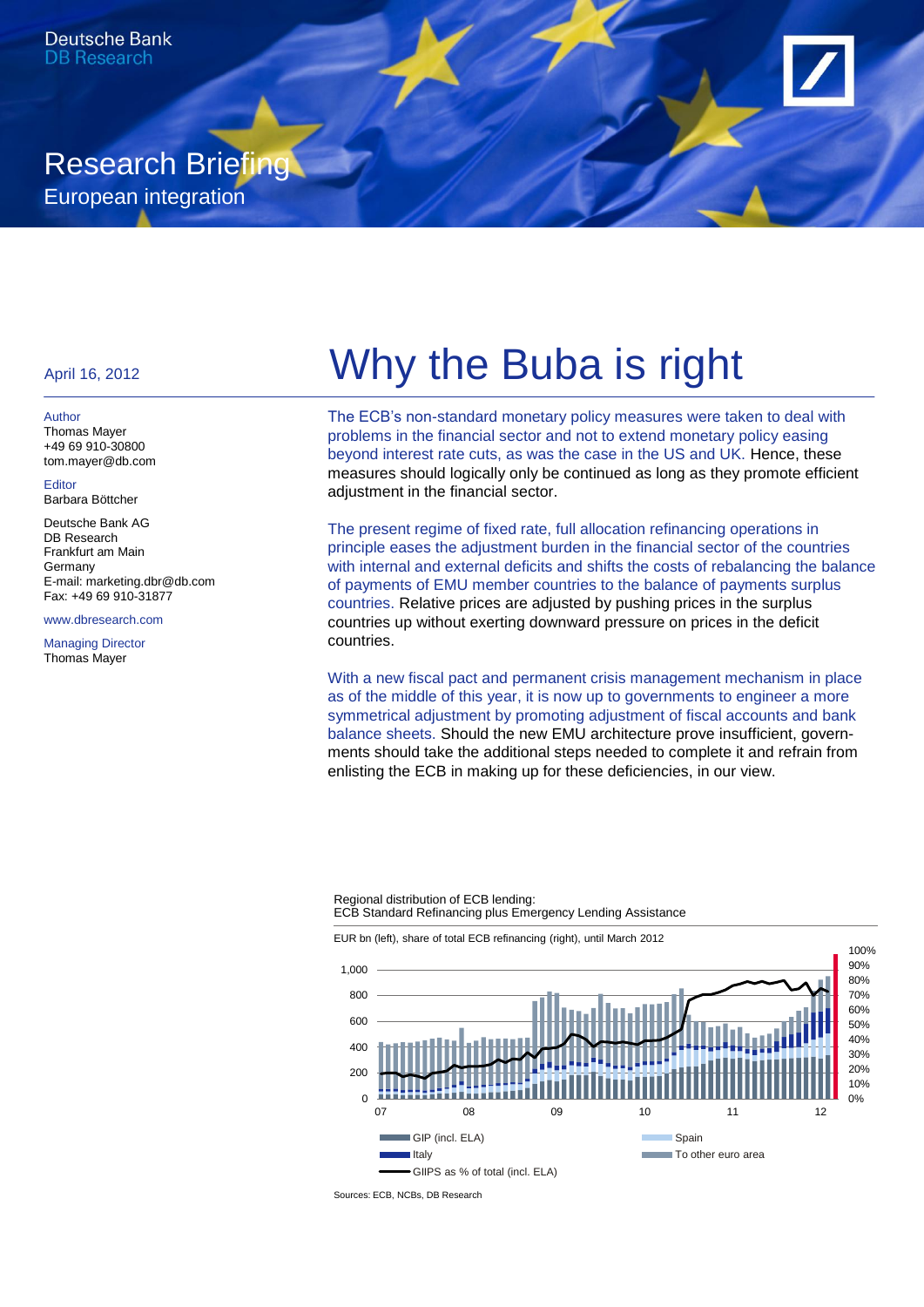

## **Introduction**

Bundesbank President Weidmann recently suggested that the ECB prepare the exit from its non-standard monetary policy by gradually tightening again the requirements for collateral used by banks to obtain central bank credit. Against this, ECB President Draghi at this April press conference called any talk of exiting from the present monetary policy premature. Who is right? Most market participants and commentators would probably agree with Mario Draghi. We side with Jens Weidmann. The ECB's non-standard policy measures have been taken in order to deal with tensions in the financial sector and not to engineer a monetary easing beyond interest rate reductions, as has been the case in the US and UK. Hence, the call of the Bundesbank President should not be assessed primarily from a monetary policy point of view but be seen against the background of financial adjustment, especially balance-of-payments adjustment within the euro area.

According to conventional wisdom, adjustment to external imbalances among EMU member countries tends to be asymmetric and deflationary. Countries with unsustainable current account deficits are forced to reduce domestic demand while countries with current account surpluses are under no pressure to raise domestic demand. This is certainly correct as far as adjustment policies under IMF guidance is concerned. However, conventional wisdom ignores the Eurosystem's provision of unlimited and low cost funding of balance-ofpayments deficits, which supports domestic demand in deficit countries and may stoke inflationary pressures in surplus countries. Thus, the Eurosystem risks undermining the pressure for balance of payments adjustment on deficit countries exerted by EU authorities and the IMF. Clearly, the two channels of support to euro area countries with balance of payments deficits ought to be reconciled. From the Bundesbank's point of view, the ECB ought to start phasing out its non-standard monetary policy measures sooner rather than later to avoid that inevitable external adjustment is achieved primarily through inflation in the balance-of-payment surplus countries and to keep adjustment pressure on governments and banks in the deficit countries.

# Symmetric adjustment in theory

Consider the textbook case of two countries in a fixed exchange rate system. Let's assume that the real exchange rate of country A is overvalued and that this country therefore suffers from a balance-of-payments deficit. The corollary to this is of course that the real exchange rate of country B is undervalued and that this country runs a balance-of-payments surplus. The need to fund the balance-of-payments deficit reduces the level of foreign exchange reserves of the central bank in country A. As a result, its balance sheet shrinks, forcing it to contract the central bank money stock, which exerts downward pressure on the price level. At the same time, the balance-of-payments surpluses swell the foreign exchange reserves of the central bank of country B, leading to a rise in its balance sheet, its central bank money stock, and eventually country B's price level. The rise of prices in B relative to those in A corrects the real exchange rate misalignment and restores balance-of-payments equilibrium. Note that adjustment is symmetric: prices in B rise while prices in A fall.

# Asymmetric adjustment in practice

Compare this simple textbook example now to the presently existing monetary adjustment mechanism provided by the Eurosystem. Countries with over-valued real exchange rates use funds provided by the ECB instead of foreign exchange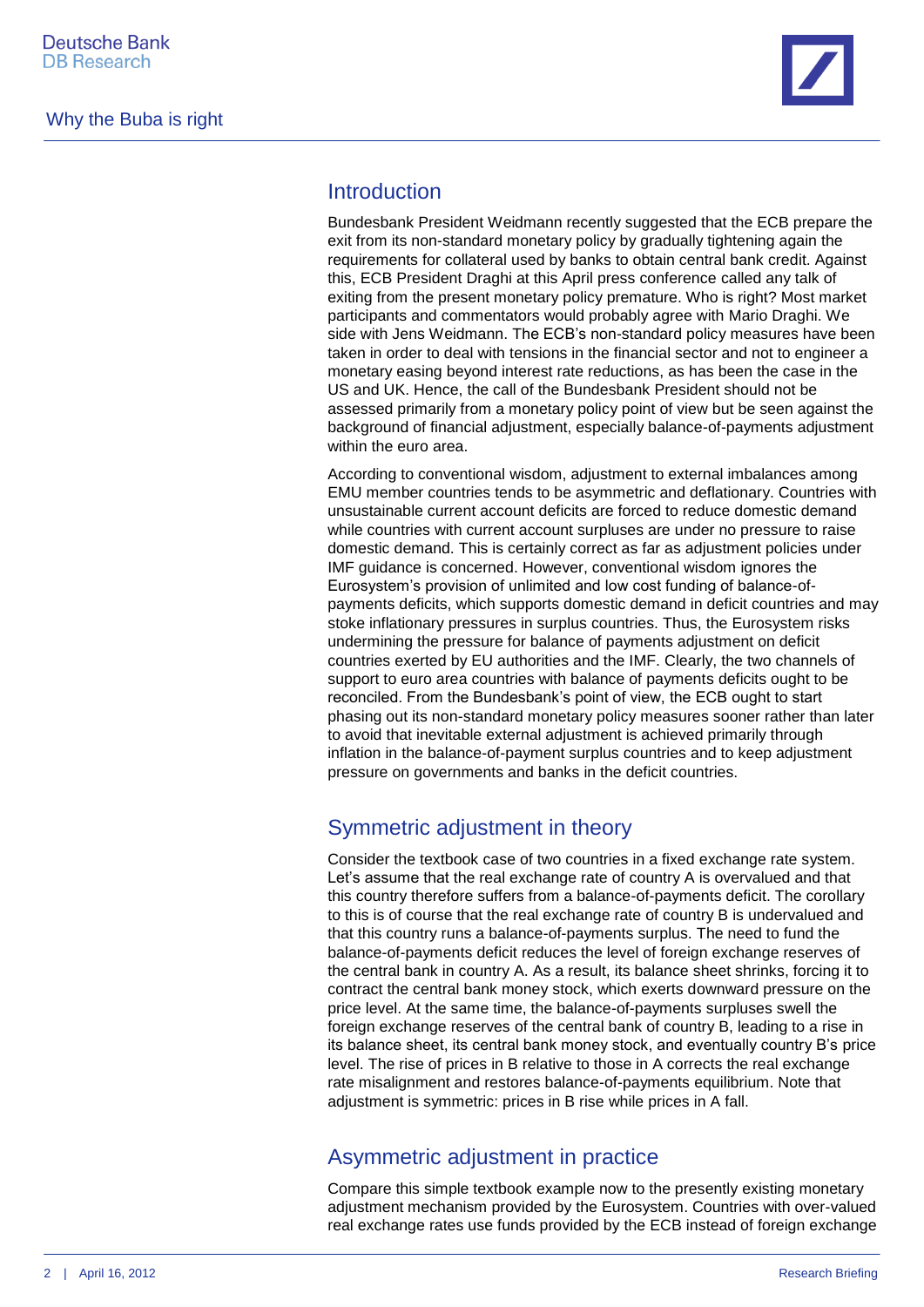### Why the Buba is right

Regional distribution of ECB lending: ECB Standard Refinancing plus Emergency Lending Assistance 1

EUR bn (left), share of total ECB refinancing (right), until March 2012



Sources: ECB, NCBs, DB Research

German banks are borrowing again: Net position of German banks against the Bundesbank 2

EUR bn, until Feb 2012 100 100 المازو آن 50 50 0 0 -50 -50  $-100$  $-100$ -150  $-150$  $-200$ -200 -250  $-250$ -300  $-300$ -350 -350 -400 -400 01 03 05 07 09 11 Claims **Liabilities** 

Sources: Deutsche Bundesbank, DB Research

Net position

reserves to fund balance of payments deficits. Banks in these countries fund their net payments abroad by borrowing from their national central banks virtually as much as they want against a very wide range of collateral (including IOUs under Emergency Lending Assistance) and at very low interest rates. As a result, they are under no pressure to reduce their balance sheet and may even expand it as it appears attractive to borrow additional funds from the ECB with a view to lending them to their national governments at a profit.

Compared to the textbook example, there is no downward pressure on domestic demand and the domestic price level in the balance of payments deficit countries emanating from the monetary adjustment mechanism. The relative price change is engineered through upward pressure on prices in the surplus countries. Funds borrowed from the Eurosystem in the deficit countries flow through the interbank payment system to these countries, expand bank balance sheets there, and eventually induce a liquidity-driven expansion of domestic demand and an increase in the price level, which then corrects the real exchange rate misalignment. Thus, adjustment under the present monetary regime in the euro area is asymmetric and engineered through price increases in the surplus countries. It is, therefore, hardly surprising that the latter exert political pressure for fiscal austerity so as to put pressure for adjustment also on the deficit countries. Political leverage is relatively high when the deficit country is small. But it is low when the deficit country is large. When a large country resists external political pressure for fiscal austerity and wage adjustment, it can rely on the funding of internal and external deficits by the Eurosystem to avert financial collapse of the entire EU or even global financial system resulting from sovereign bankruptcy and large-scale bank failures in this country.

# The ECB ATM in action

Recent data illustrate the above analysis. For the last year, more than threequarters of ECB loans have gone to banks in Southern European countries and Ireland (Chart 1). More recently, the liberal use of long-term ECB loans in France and Germany has temporarily reduced the share of the GIIPS countries in ECB lending. At the same time, the positions of national central banks in the euro area's interbank payment system Target 2 show that these loans have helped to fund cumulated balance-of-payments deficits of the non triple-A rated countries versus the triple-A rated countries (Germany, Netherlands, Finland and Luxembourg). The latter country group has lent the former so far more than EUR 900 bn (Chart 3). As long as the liberal supply of ECB funds to the countries with balance-of-payments deficits continues, the Target positions are likely to increase further. Until recently, liquidity flowing from the balance-ofpayments deficit countries to surplus countries tended to be re-deposited at the national central banks of the latter. However, as Chart 2 for the case of Germany shows, liquidity has started to flow out into the non-financial sector (with the German banking sector turning again into a net debtor to the Bundesbank).

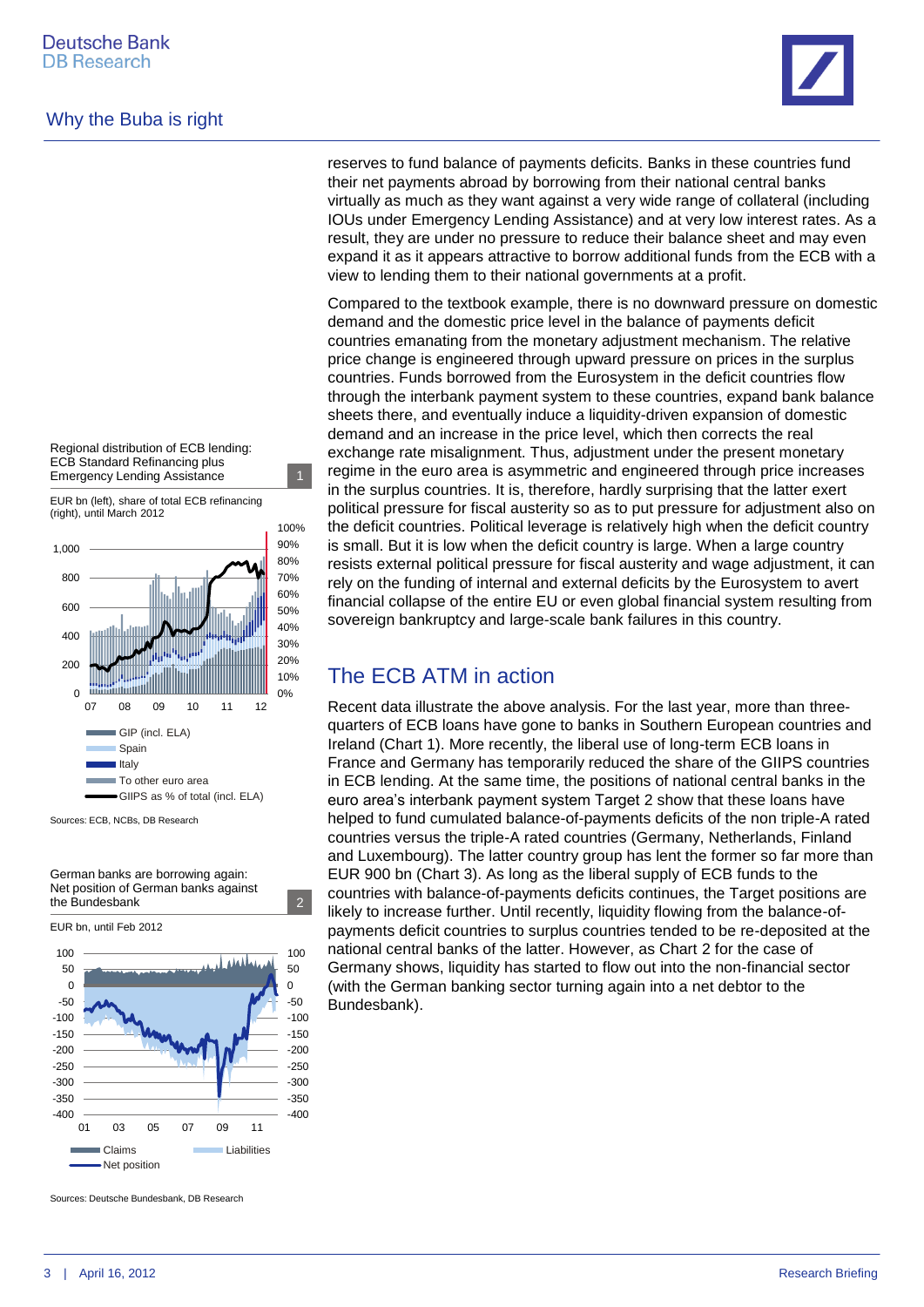

#### Why the Buba is right

|                    | Target2 balances |                       |              |
|--------------------|------------------|-----------------------|--------------|
|                    |                  | Latest data 2012/2011 | Change since |
| EUR bn             | End 2010         | (Jan-March)           | end 2010     |
| Germany            | 325.6            | 615.6                 | 290.0        |
| Luxembourg         | 67.9             | 98.4                  | 30.5         |
| <b>Netherlands</b> | 40.5             | 143.8                 | 103.3        |
| Finland            | 19.7             | 45.5                  | 25.8         |
| Surplus countries  | 453.7            | 903.2                 | 449.5        |
| Italy              | 3.4              | $-194.1$              | $-197.5$     |
| Malta              | $-1.2$           | $-0.9$                | 0.3          |
| Slovenia           | $-2.1$           | $-3.0$                | $-0.9$       |
| Cyprus             | $-6.4$           | $-8.3$                | $-1.9$       |
| Slovakia           | $-13.3$          | $-11*$                | 2.3          |
| Belgium            | $-13.9$          | $-52.5$               | $-38.6$      |
| Austria            | $-27.5$          | $-32*$                | $-4.5$       |
| France             | $-28.3$          | $-113.7$              | $-85.4$      |
| Spain              | $-50.9$          | $-196.9$              | $-146.0$     |
| Portugal           | $-59.9$          | $-64.0$               | $-4.1$       |
| Greece             | $-87.1$          | $-107.3$              | $-20.2$      |
| Ireland            | $-145.2$         | $-101.3$              | 43.9         |

National central bank positions vis-à-vis the ECB under the Target 2 inter-bank payment system

\*Data is for September 2011

 $\overline{a}$ 

Sources: Eurostat, NCBs, DB Research

# The case for exiting

By mid-year governments are scheduled to have completed the new EMU governance structure, including a new treaty on fiscal policy and a permanent crisis management mechanism. According to the governments, this is it. No further measures are presently being contemplated. Against this background, the recent suggestion by the President of the Bundesbank that the ECB begin a gradual exit from its non-standard measures and thus to raise pressure for balance sheet adjustment seems only logical. As of mid-year it is up to governments to restructure or unwind insolvent banks and to the permanent crisis management mechanism to provide adjustment funding to governments and banks, when needed. The present dual and contradictory support scheme – conditional lending under IMF/EU adjustment programmes and unconditional, unlimited lending under the ECB's special refi operations – ought to be reconciled and merged into a unified support scheme.

It is, of course, possible that the new EMU architecture will not be able to deal with the remaining adjustment challenges. Even after its recent extension to some EUR 800 bn, the combined resources of the EFSF / ESM are unlikely to be sufficient to fund Italy or Spain in case markets shut down for these countries.<sup>1</sup> But this would require further repair of the EMU architecture and could not justify an open-ended involvement of the ECB in propping up insolvent banks or governments. As we have argued before, we would favour the transformation of the ESM into a true European Monetary Fund with the mandate to implement and fund adjustment programmes for countries, facilitate debt restructuring for insolvent countries, and deal with systemically relevant banking sector problems.<sup>2</sup> As part of a unified support scheme, this EMF would have access to ECB credit as a measure of last resort to deal with systemically

<sup>1</sup> In fact, receiving loans from the IMF and the ESM reduces the chances for countries cut off from market funding to return to the markets. Loans by these institutions are senior to private sector credit, making it more risky for private sector investors to lend to countries receiving official adjustment funding.

<sup>&</sup>lt;sup>2</sup> See Daniel Gros and Thomas Mayer. Liquidity in times of crisis: Even the ESM needs it. CEPS Policy Brief No. 265, March 2012.